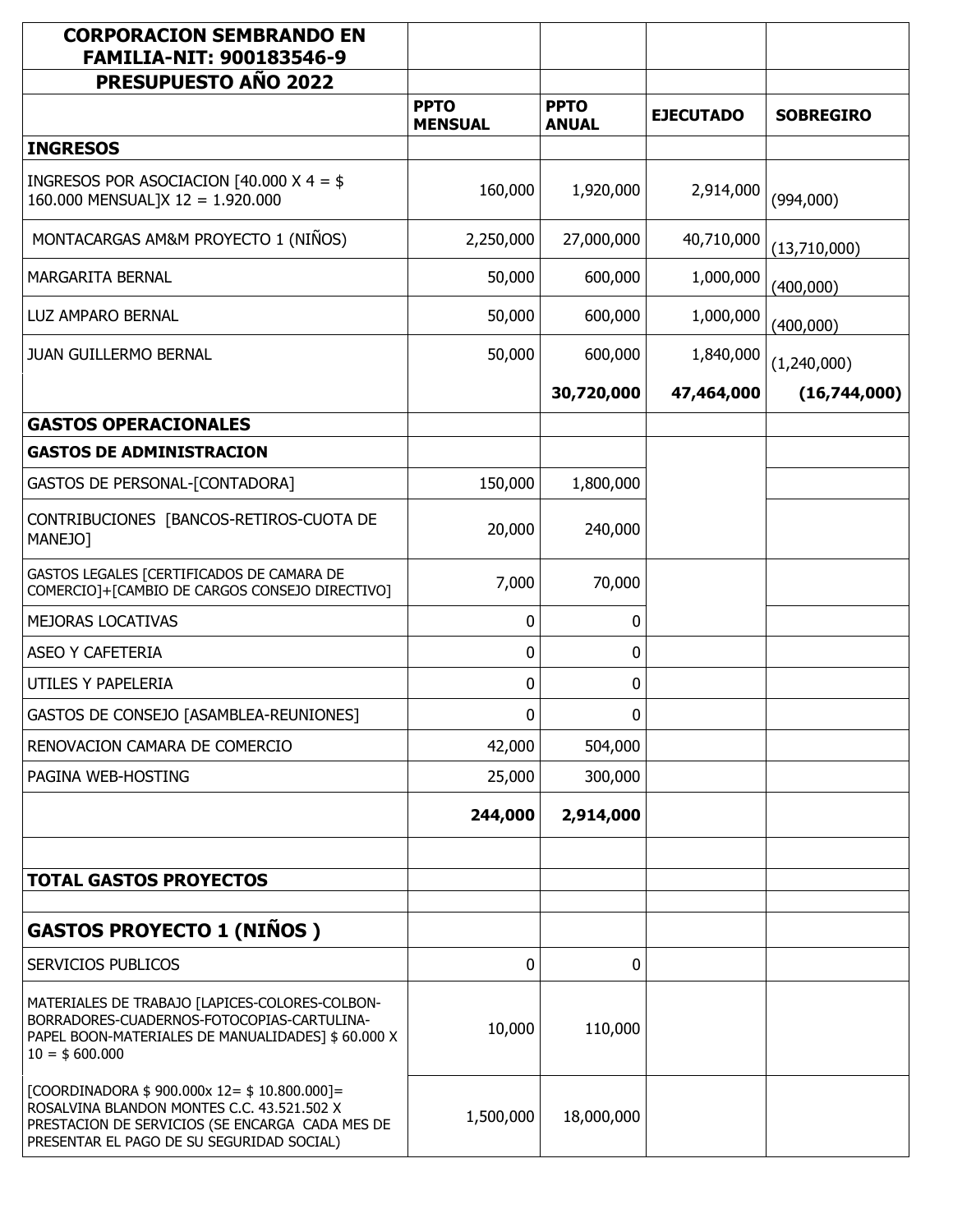| COLABORADORA OFICIOS VARIOS-CASA SEDE<br>[PREPARACION REFRIGERIOS A LOS NIÑOS-ASEO CASA                                                                                                                                                                                                                                          |           |            |  |
|----------------------------------------------------------------------------------------------------------------------------------------------------------------------------------------------------------------------------------------------------------------------------------------------------------------------------------|-----------|------------|--|
| SEDE-ORGANIZACIÓN MATERIALES] [MENSUAL \$ 500.000X<br>12 MESES \$ 6.000.000]+[SEGURIDAD SOCIAL \$ 110.000<br>X 12 MESES = $$ 1.320.000$ ] +[PRIMA (2 AL AÑO) $$$<br>500.000+ VACACIONES \$ 250.000+ CESANTIAS \$<br>500.000+ INTERESES DE CESANTIAS \$<br>60.000=LIQUIDACION ANUAL \$1.310.00] TOTAL<br><b>ANUAL \$8.630.000</b> | 720,000   | 8,640,000  |  |
| <b>TRANSPORTE-TAXIS Y BUSES</b>                                                                                                                                                                                                                                                                                                  | 100,000   | 1,200,000  |  |
| REFRIGERIOS 1.000.000 X 11= \$ 11.000.000                                                                                                                                                                                                                                                                                        | 1,000,000 | 11,000,000 |  |
| COLABORADOR-PRESTACION DE SERVICIOS- ESTA AYUDA<br>ES PARA PAGAR EL ESTUDIO DE UN ADOLESCENTE -JOSE<br>ANIBAL SERRANO BALLESTEROS 120.000X11= \$1.320.000<br>+ PASAJES MENSUALES \$40.000 X 11= \$40000=\$<br>440.000                                                                                                            | 160,000   | 1,760,000  |  |
| SALIDA PEDAGOGICA-RECREATIVA - PARA LOS<br>NIÑOS Y ACOMPAÑANTES=TRANSPORTE +<br>ALIMENTACION + SEGURO EVENTOS_+ ASEO +<br>IMPREVISTOS = TOTAL 1 SALIDA A LOS NIÑOS \$                                                                                                                                                            | 0         | 0          |  |
|                                                                                                                                                                                                                                                                                                                                  | 3,490,000 | 40,710,000 |  |
| <b>GASTOS PROYECTO EVENTOS</b>                                                                                                                                                                                                                                                                                                   |           |            |  |
| [GASTOS DE REPRESENTACION]                                                                                                                                                                                                                                                                                                       | 50,000    | 600,000    |  |
| [PASAJES A NIÑOS-PARA ODONTOLOGIA-MEDICO-Y<br>OTROS]                                                                                                                                                                                                                                                                             | 0         | 0          |  |
| OTRAS AYUDAS A LA COMUNIDAD                                                                                                                                                                                                                                                                                                      | 70,000    | 840,000    |  |
| COMEDOR SAN JOSE-LA SIERRA                                                                                                                                                                                                                                                                                                       | 240,000   | 2,400,000  |  |
|                                                                                                                                                                                                                                                                                                                                  | 360,000   | 3,840,000  |  |
|                                                                                                                                                                                                                                                                                                                                  |           |            |  |
| <b>GRUPO JOVENES DE 12 A 17</b><br><b>AÑOS</b>                                                                                                                                                                                                                                                                                   |           |            |  |
| SALIDA PEDAGOGICA-RECREATIVA - ADOLESCENTES<br>Y ACOMPAÑANTES=TRANSPORTE + ALIMENTACION<br>+ IMPREVISTOS = TOTAL 1 SALIDA \$                                                                                                                                                                                                     | 0         | 0          |  |
|                                                                                                                                                                                                                                                                                                                                  |           |            |  |
| <b>GRUPO MUJERES = ESCUELA DE</b>                                                                                                                                                                                                                                                                                                |           |            |  |
| <b>MADRES + GRUPO MUJERES LA</b><br><b>SIERRA</b>                                                                                                                                                                                                                                                                                |           |            |  |
| <b>REFRIGERIOS</b>                                                                                                                                                                                                                                                                                                               | 0         | 0          |  |
| SALIDA PEDAGOGICA-RECREATIVA -                                                                                                                                                                                                                                                                                                   | 0         | 0          |  |
|                                                                                                                                                                                                                                                                                                                                  |           |            |  |
|                                                                                                                                                                                                                                                                                                                                  |           |            |  |
| <b>SE HACEN LAS SIGUIENTES</b><br><b>ACTIVIDADES: PARA LOGRAR</b><br><b>CONSEGUIR EL VALOR DEL SOBREGIRO</b>                                                                                                                                                                                                                     |           |            |  |
| BAZAR $(2) = $2000000$                                                                                                                                                                                                                                                                                                           | 2,000,000 |            |  |